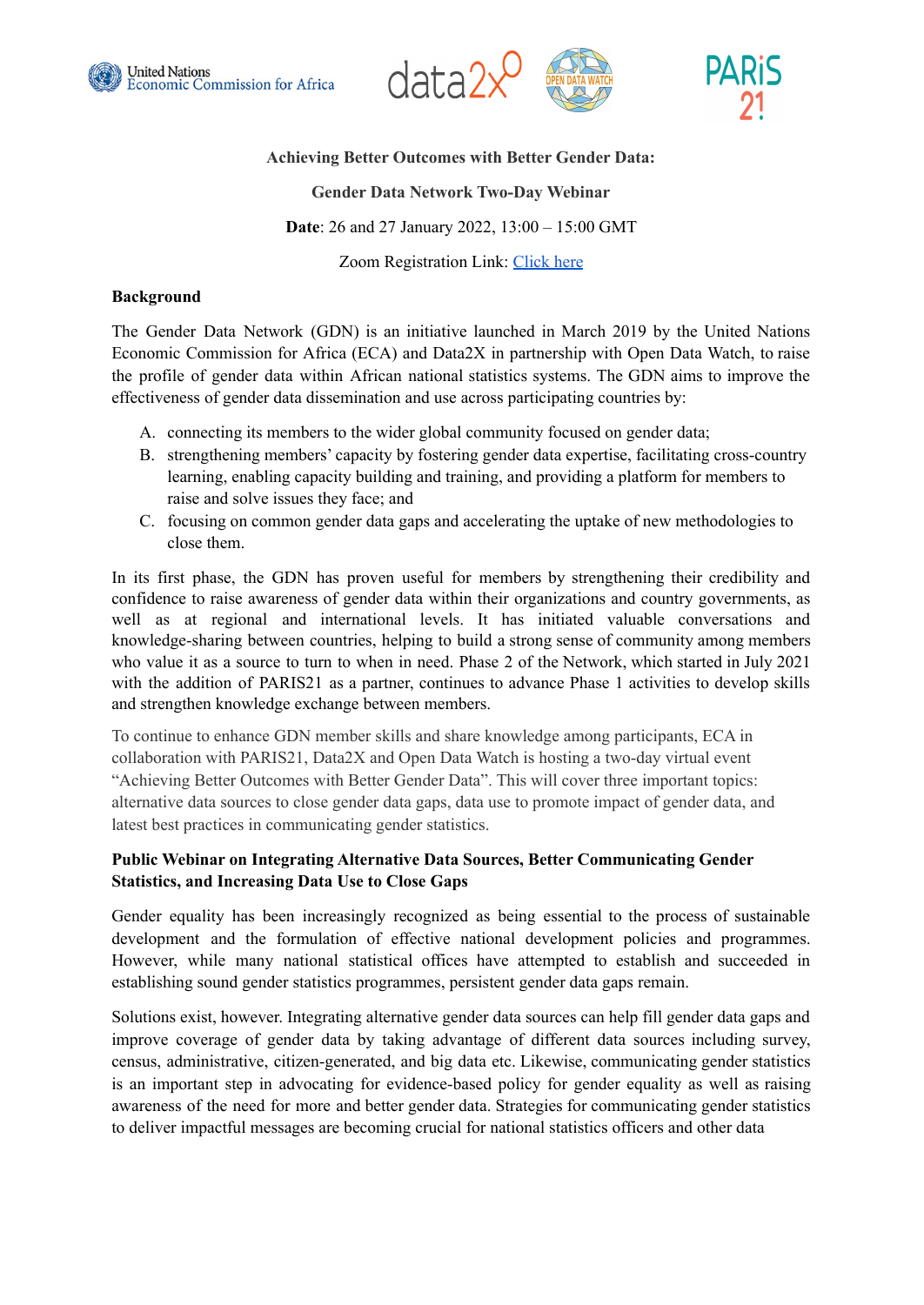producers. None of these solutions, however, will reap their benefits without adequate measures in place to encourage and increase data use.

This virtual two-day meeting will bring together invited experts from international organizations and national statistical offices to present their practical experience on how to use alternative gender data sources to produce better statistics, strengthen communication practices around gender statistics, and encourage and increase gender data use.

## *Objective of meeting*

The main objectives of this virtual meeting are to:

- Enhance participants' understanding on how to leverage different gender data sources to produce gender statistics.
- Create a better understanding of methods for producing gender statistics using various data sources.
- Exchange good practices on communication strategies for gender statistics to inform policy makers, civil society organisations, the public, and key stakeholders about the state of gender equality.
- Share tactics and tools to support gender data producers in their efforts to increase and encourage data use.

# *Format and timeline*

This virtual meeting will be open to the public and will gather both GDN members and an external gender data audience. The meeting will take place over two-hour sessions across two days, 26 and  $27<sup>th</sup>$ of January from 13:00-15:00 GMT.

## *Draft Programme Agenda*

## Day 1: Wednesday, 26 January 2022

| <b>Time</b>                                                            | Action                                     | <b>Speaker</b>                           |  |  |
|------------------------------------------------------------------------|--------------------------------------------|------------------------------------------|--|--|
| 10 mins                                                                | Welcome and Opening remarks                | Oliver Chinganya, Africa Centre of       |  |  |
|                                                                        |                                            | <b>Statistics</b>                        |  |  |
|                                                                        |                                            |                                          |  |  |
|                                                                        |                                            | Shaida Badiee, Open Data Watch           |  |  |
| 10 mins                                                                | Introduction to the Gender Data            | Jessica Espey, Consultant                |  |  |
|                                                                        | <b>Network</b>                             |                                          |  |  |
|                                                                        |                                            | Meriem Ait Ouyahia, PARIS21              |  |  |
|                                                                        |                                            |                                          |  |  |
| Part 1: Integrating Alternative Data Sources to Close Gender Data Gaps |                                            |                                          |  |  |
|                                                                        | Moderator: Jahanara Saeed, Open Data Watch |                                          |  |  |
| 10 mins                                                                | Presentation of country experience         | Gloria Akoto-Bamfo, Ghana Statistical    |  |  |
|                                                                        | using citizen-generated data to            | Service                                  |  |  |
|                                                                        | generate gender-based violence             |                                          |  |  |
|                                                                        | statistics                                 | Focus: Lessons learned and impact of     |  |  |
|                                                                        |                                            | using citizen-generated data to generate |  |  |
|                                                                        |                                            | gender-based violence statistics.        |  |  |
|                                                                        |                                            |                                          |  |  |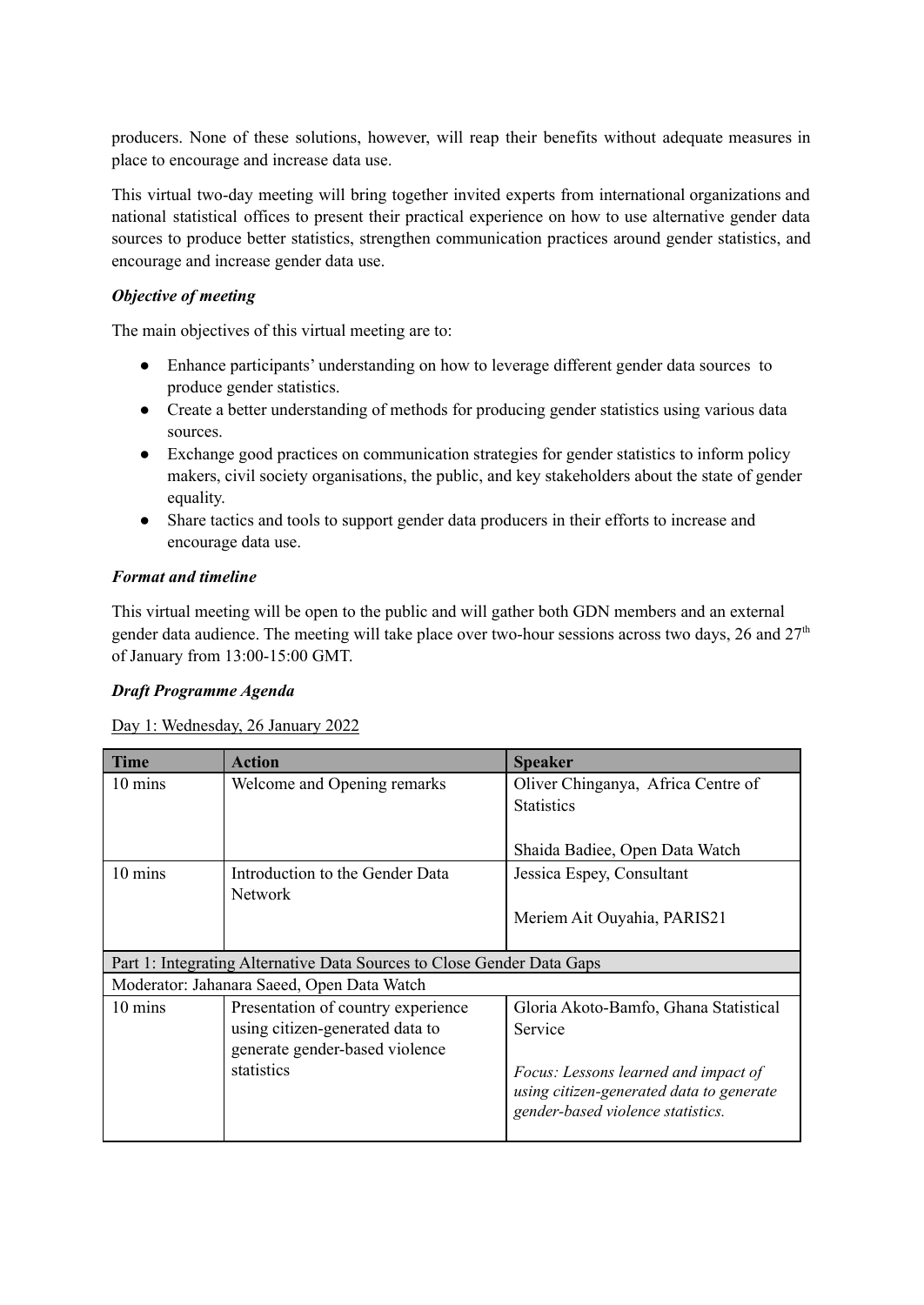| 10 mins                                                           | Presentation on the promises and<br>pitfalls of using big data to generate<br>gender statistics                 | Bapu Vaitla, Data2X<br>Focus: Analysis of the promises and<br>pitfalls of using Big Data to generate<br>gender statistics.                                                              |  |  |
|-------------------------------------------------------------------|-----------------------------------------------------------------------------------------------------------------|-----------------------------------------------------------------------------------------------------------------------------------------------------------------------------------------|--|--|
| 10 mins                                                           | Presentation on opportunities and<br>challenges in using different data<br>sources to produce gender statistics | Mahadia Tunga, Tanzania DLab<br>Focus: Discussion of opportunities and<br>challenges in using different data sources<br>to produce gender statistics in Tanzania                        |  |  |
| 10 mins                                                           | Presentation of gender data kit and its<br>use cases                                                            | Tara Cookson, Ladysmith and School of<br>Public Policy and Global Affairs at<br>University of British Columbia<br>Focus: Presentation on the use of Gender<br>Data Kit in South America |  |  |
| 20 mins                                                           | Moderated Q&A                                                                                                   | All panelists and moderator                                                                                                                                                             |  |  |
| Part 2: Moving from data production to impact: Improving data use |                                                                                                                 |                                                                                                                                                                                         |  |  |
|                                                                   | Moderator: Jahanara Saeed, Open Data Watch                                                                      |                                                                                                                                                                                         |  |  |
| 10 mins                                                           | Presentation on theory of<br>change/framework to avoid data<br>graveyards and encourage data use                | Lorenz Noe, Open Data Watch                                                                                                                                                             |  |  |
| 20 mins                                                           | Moderated Q&A                                                                                                   | Panelist and moderator                                                                                                                                                                  |  |  |
| 5 mins                                                            | Wrap up and Closing                                                                                             | Jahanara Saeed, Open Data Watch                                                                                                                                                         |  |  |

# Day 2: Thursday, 27 January 2022

| <b>Time</b>                                                | Action                                | <b>Speaker</b>                            |  |  |
|------------------------------------------------------------|---------------------------------------|-------------------------------------------|--|--|
| 5 mins                                                     | Welcome                               | Lauren Harrison, PARIS21                  |  |  |
|                                                            |                                       |                                           |  |  |
| 10 mins                                                    | Keynote on the importance of          | Kelli Rogers, freelance journalist        |  |  |
|                                                            | producing, using, and communicating   |                                           |  |  |
|                                                            | gender data                           |                                           |  |  |
| 10 mins                                                    | Moderated Q&A and polling question    | Kelli Rogers and Lauren Harrison          |  |  |
|                                                            | for audience                          |                                           |  |  |
| Part 1: Communicating Gender Statistics to Close Data Gaps |                                       |                                           |  |  |
| Moderator: Lauren Harrison                                 |                                       |                                           |  |  |
| 10 mins                                                    | Presentation of country experience on | Caroline Gatwiri Mutwiri, Kenya           |  |  |
|                                                            | developing a gender data              | National Bureau of Statistics             |  |  |
|                                                            | communications strategy               |                                           |  |  |
|                                                            |                                       | Focus: KNBS dissemination and access      |  |  |
|                                                            |                                       | strategy, highlighting the challenges and |  |  |